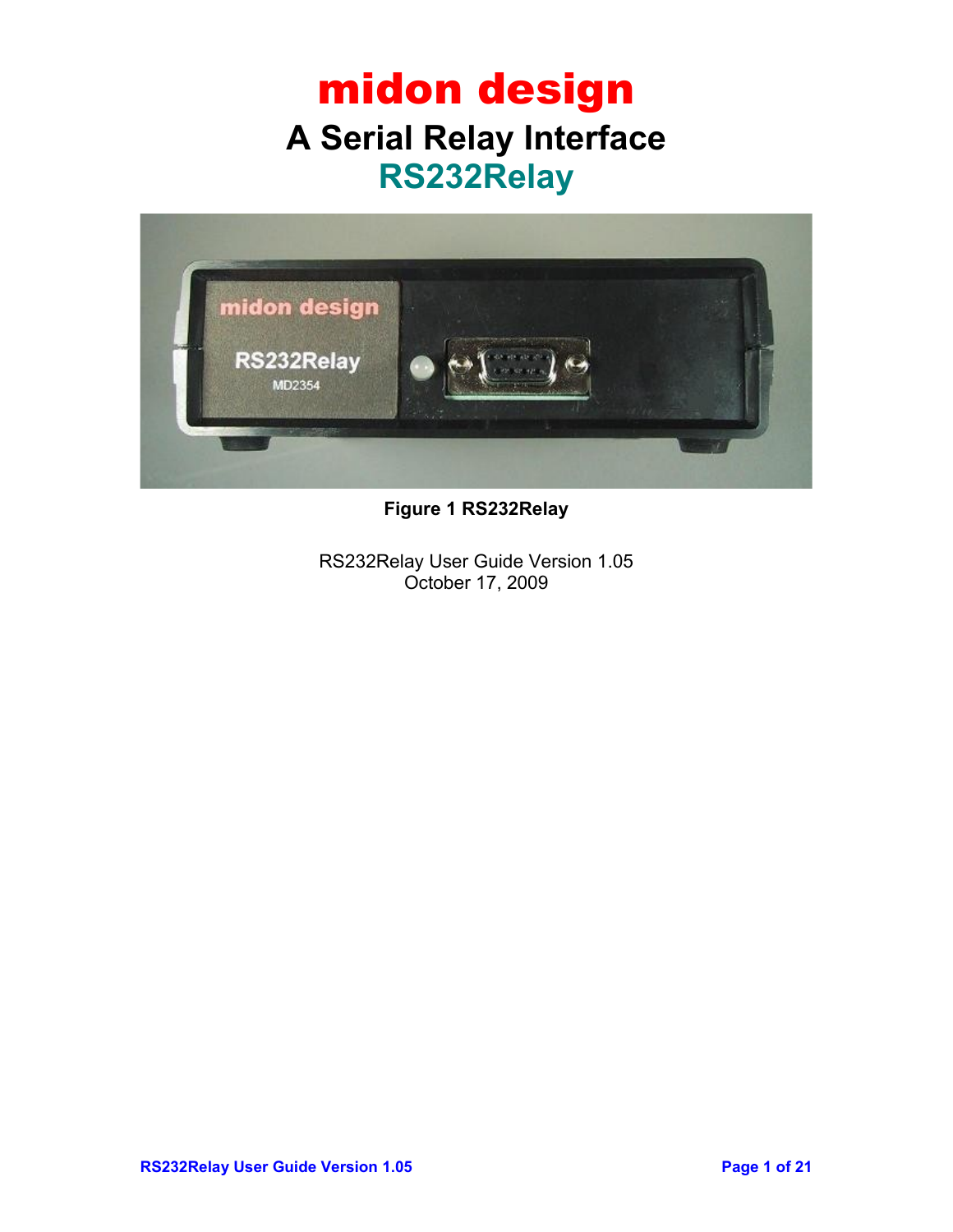### 1. Table of Contents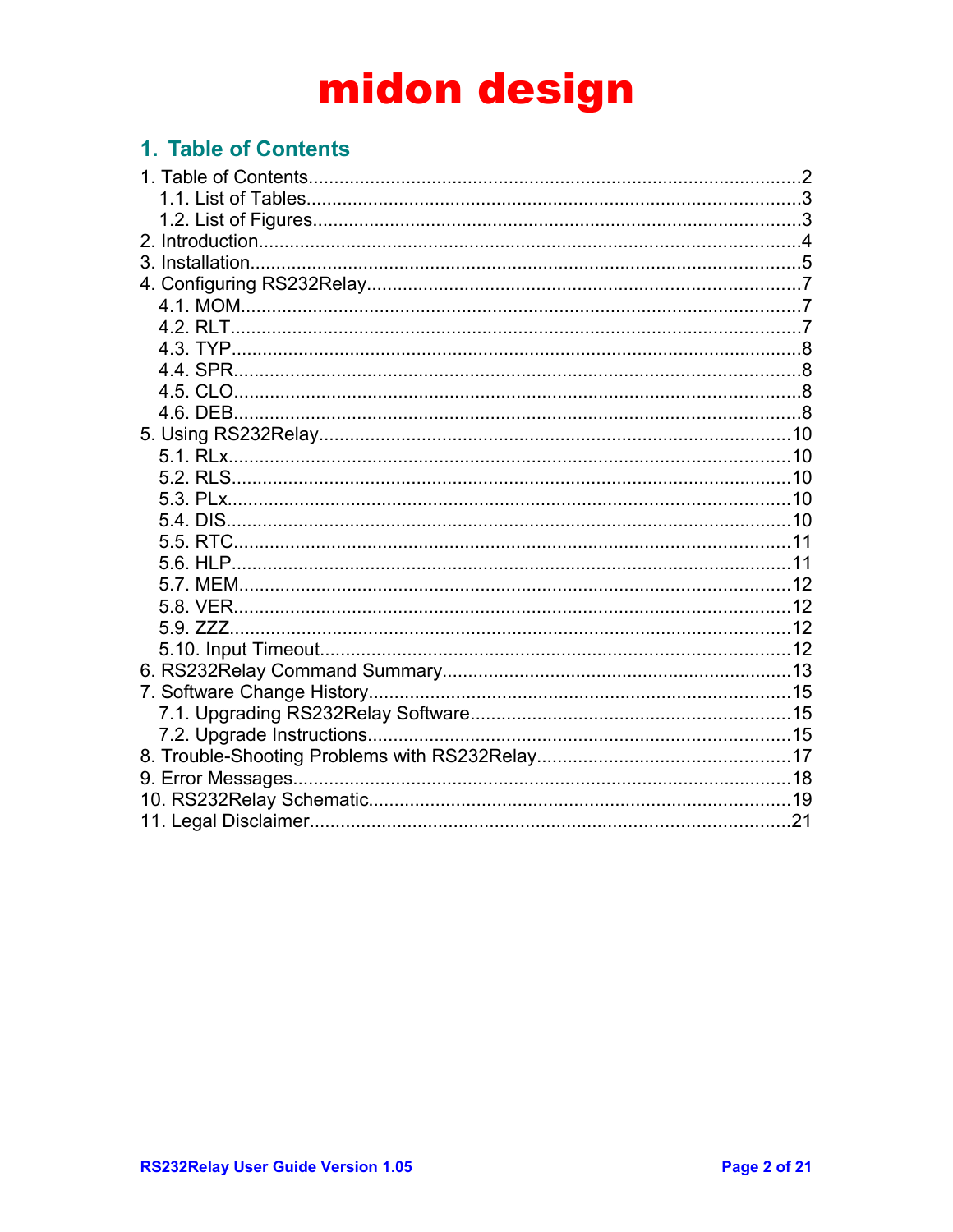### **1.1. List of Tables**

| Table 4 Common RS232Relay Problems and Resolutions17 |  |
|------------------------------------------------------|--|
|                                                      |  |
|                                                      |  |
|                                                      |  |

### **1.2. List of Figures**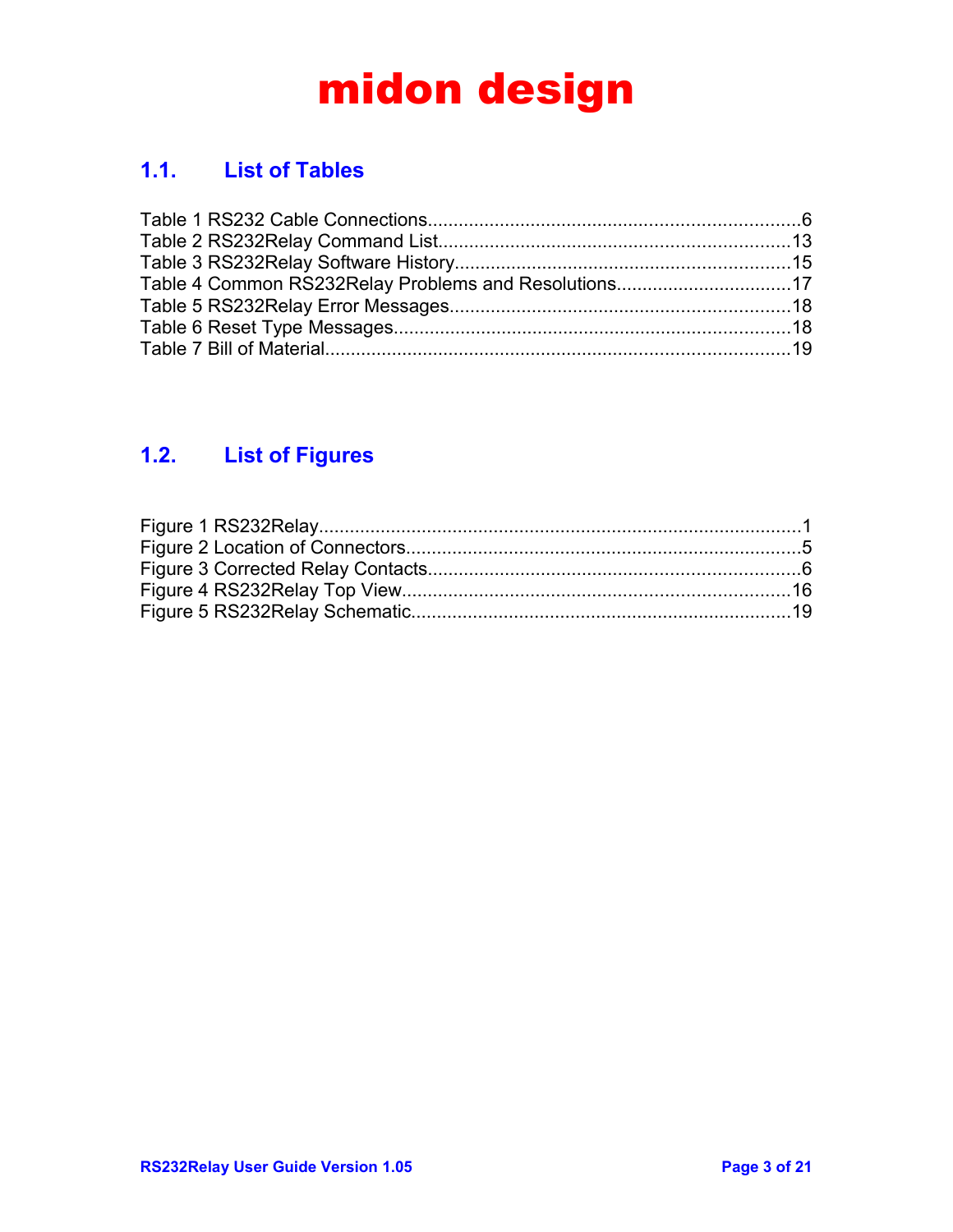### **2. Introduction**

Thank you for your purchase of the RS232Relay. The following instructions will assist you in configuring and operating the product.

RS232Relay provides an easy to use interconnection between your Personal Computer (PC) and switched devices. The relays used on RS232Relay can be connected to almost any load to perform "real-world" functions.

RS232Relay has the following features:

- 4 dry contact relay outputs, each with a Form C contact, that is, a normally open and a normally closed contact, each capable of handling 100 Volts DC at up to 1.25 Amperes, or 120 Volts AC at 0.5 Amperes.
- Capable of Momentary, Pulsed or steady-state operation of the relays o Momentary operation is useable from 1 second to 99 minutes
- On board LED's to show the state of the relays.
- Interfaces directly to your PC via a spare RS232 serial port, or via any RS232 to USB converter
- Power input of 12 Volts AC or DC at 350 mA.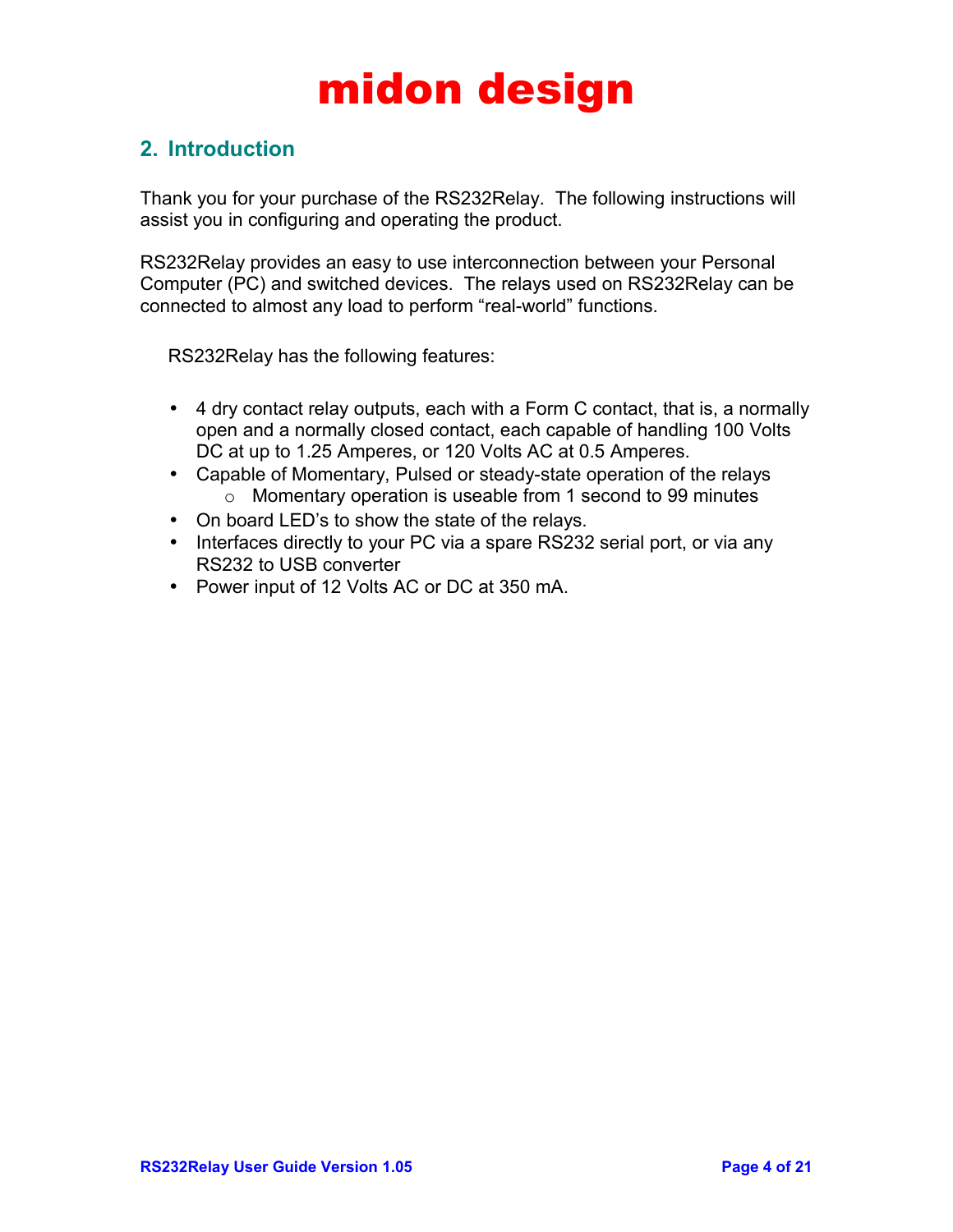### **3. Installation**

To complete this project, you will need to connect a 12 to 16 Volt (AC or DC) transformer to connector J1 (see Figure 2 for the location of J1). The transformer needs to supply at least 350mA. The polarity of the connection to J1 is not important. **Do not power up at this time.**

Connect a standard serial cable (straight-through) between J2 and your PC. Review Table 1 for which pins are used.



**Figure 2 Location of Connectors**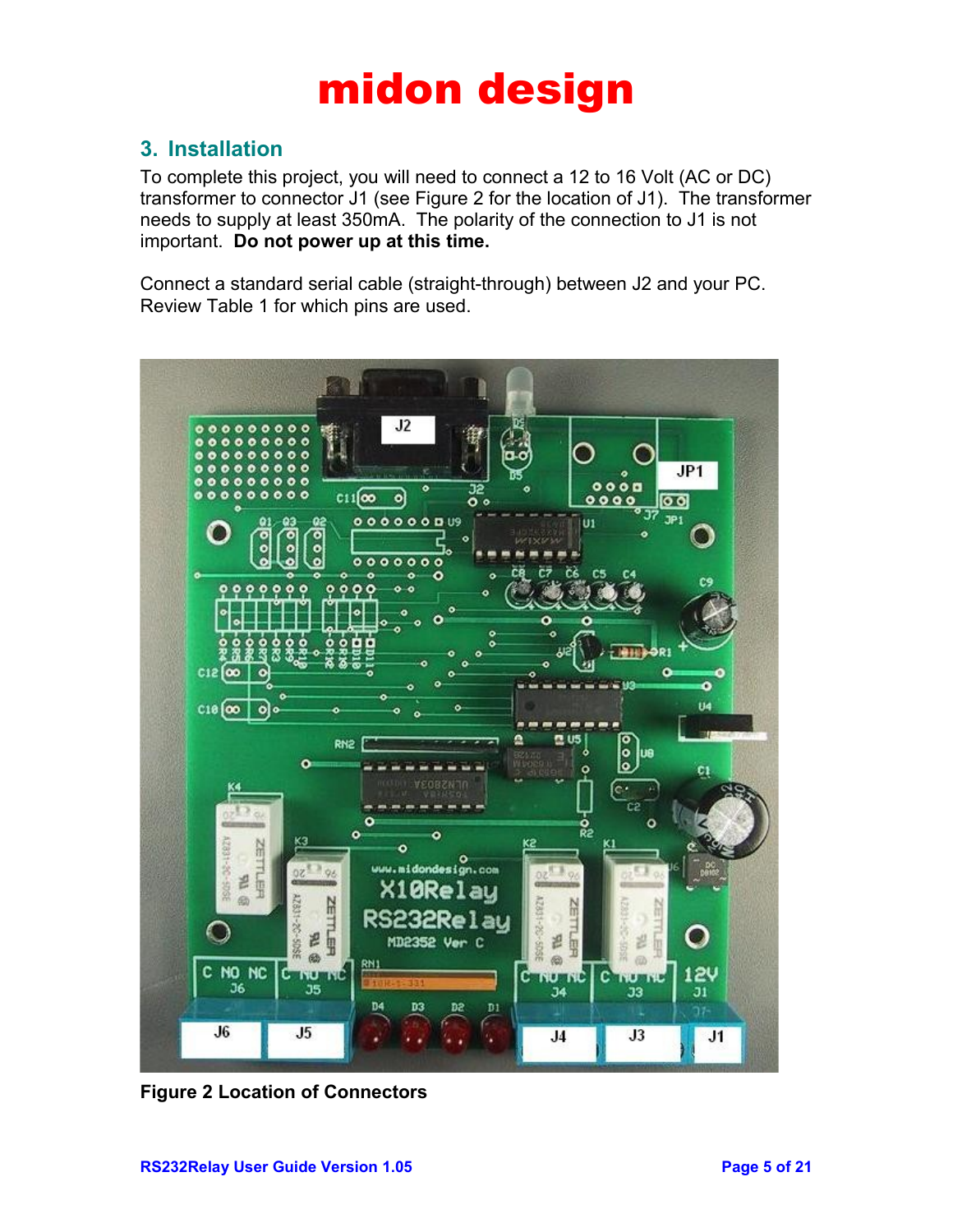#### **Table 1 RS232 Cable Connections**

| Pin Number   Pin Name |            | Definition                                                                                  |  |
|-----------------------|------------|---------------------------------------------------------------------------------------------|--|
|                       |            | Not used                                                                                    |  |
| $\mathcal{P}$         | TXD        | Data from RS232Relay to your PC                                                             |  |
| 3                     | <b>RXD</b> | Data from your PC to RS232Relay                                                             |  |
|                       |            |                                                                                             |  |
| 5                     | GND        | Ground                                                                                      |  |
| 6                     |            |                                                                                             |  |
|                       |            |                                                                                             |  |
| 8                     |            |                                                                                             |  |
| 9                     | <b>PWR</b> | Not used unless JP1 is installed. Provides<br>+12V referenced to pin 5 for external devices |  |

#### **IMPORTANT:**

Due to a Version C PCB error, the labels for J3, 4, 5 and 6 are incorrect. **NO** and **C** are swapped on the PCB labels. Figure 3 shows how they should be connected (J6 shown, but applies to all relay terminals). The **NC** contact is correct on all connectors.



**Figure 3 Corrected Relay Contacts**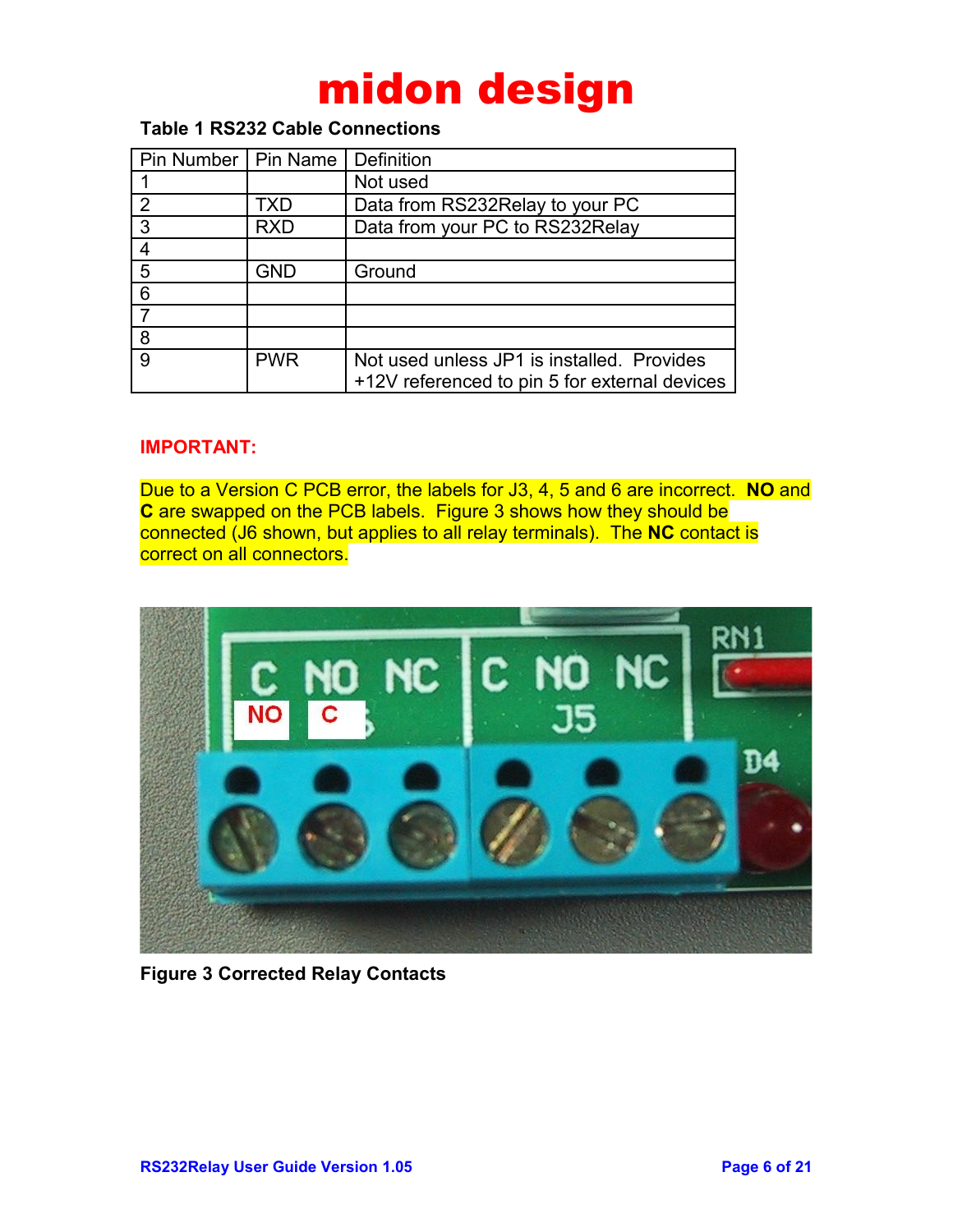### **4. Configuring RS232Relay**

Using Hyperterm, or any other terminal emulation program, configure the connected serial port to 9600 BPS, No parity, 8 bits, 1 start bit and NO hardware handshaking. Ensure that the port chosen matches the connected serial port.

Now, apply power to RS232Relay. The default start-up sequence will look like this:

```
RS232Relay v1.04 2009-09-01
www.MidonDesign.com 
Serial # 2632C0000001436ECB2D 
Debug = Off
Momentary Relay Action = Off
Relay Powerup Restore = Off
Relay #01= Off
Relay #02= Off
Relay #03= Off
Relay #04= Off
Clones: None Set
```
The following commands will establish the parameters you need to control your relays.

#### **4.1. MOM**

Use the **MOM** command to determine if you want your relays to turn off a predetermined amount of time after turning on. The **RLT** command sets that time interval, which can be anywhere from 1 second to 99 minutes. Setting **MOM** on will enable the timer functionality.

Note that if the Momentary function is enabled, you will not be able to process any further commands to any of the relays until after the first command has gone through the time period established by the **RLT** command. If you need to activate another relay in this period, use the **RTC** command to clear the timer and then proceed as normal.

### **4.2. RLT**

Set the time delay with the **R**e**l**ay **T**imer command. Input any number from 0 to 99. The time delay is measured in seconds (if TYP=S) or minutes (if TYP=M).

**RLT** is not a valid command if **MOM** is set to off.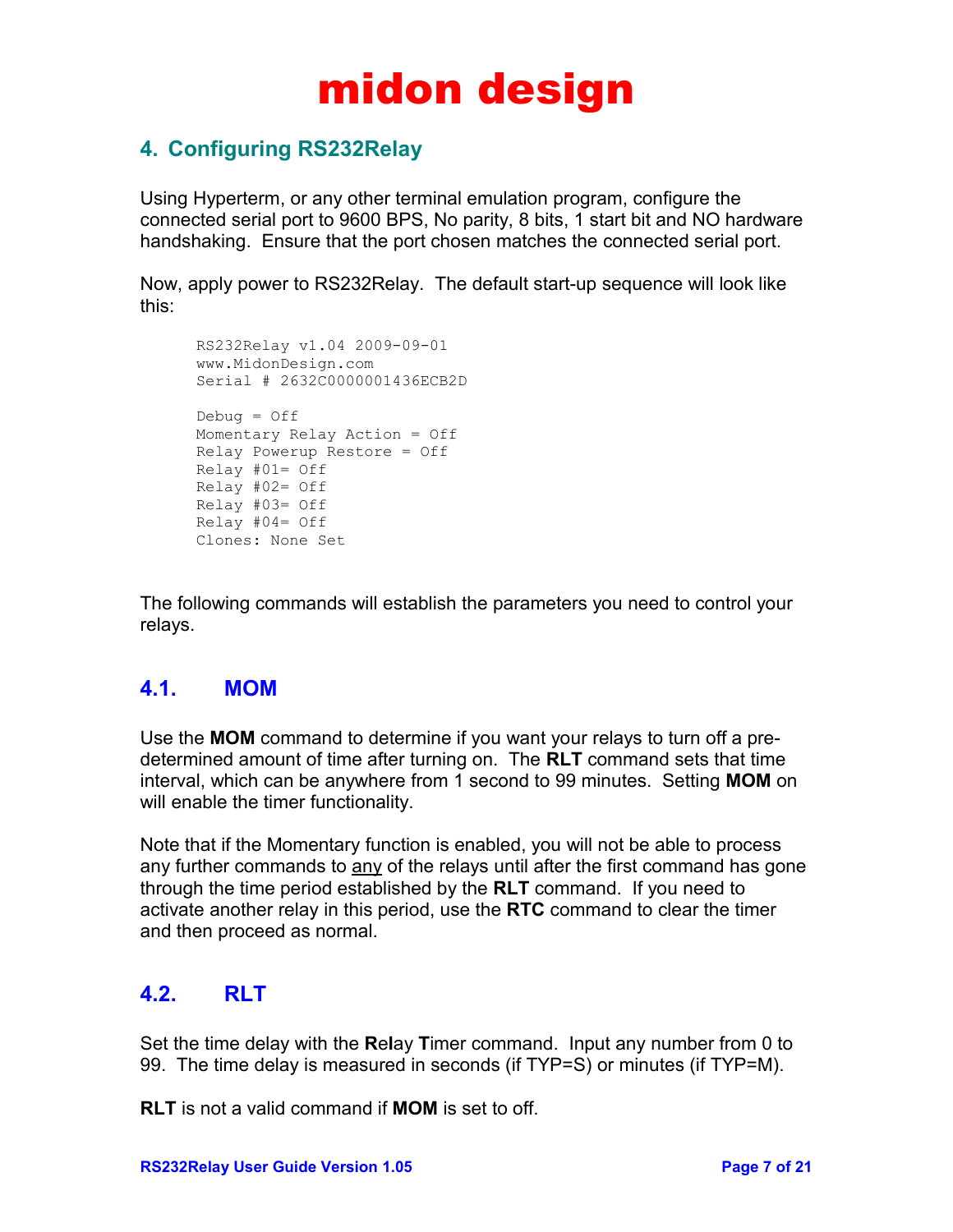Using a time of 0 will cause a near-instantaneous relay off whenever you turn a relay on.

#### **4.3. TYP**

Use the **TYP** command to determine the type of time interval desired by the **RLT** command. The options are S for Seconds and M for Minutes.

**TYP** is not a valid command if **MOM** is set to off.

#### **4.4. SPR**

Relay232 retains memory through a power failure, so if you want the relay states to revert to what they were prior to a power failure, enable this capability with the **S**et **P**ower **R**estore On command (**SPR** on). This setting is defaulted to off.

#### **4.5. CLO**

The **CLO**ne command provided for those cases when you may need more than a SPDT (Single Pole Single Throw) contact closure for an external device. Cloning a relay makes two relays operate exactly as if they were one unit and thus gives you DPDT (Double Pole Double Throw) capabilities.

For example, if you want to use Relays 1 and 4 as a DPDT relay, use the command:

 $CLO1=4$ 

Anytime you then set or clear relay 1, relay 4 will also set or clear. The same is true in reverse; operating Relay 4 will also operate Relay 1.

RS232Relay ships with clones disabled. If you want to clear any clones you have set, reset them all with the following command:

CLO0

#### **4.6. DEB**

Midon Design strives to ensure the highest quality of our software and hardware. However, there are times when problems do occur. The **DEB**ug command is used to enable diagnostics so that Midon Design can trouble-shoot any problems you may encounter. Normally the debug function is off, but if you have problems,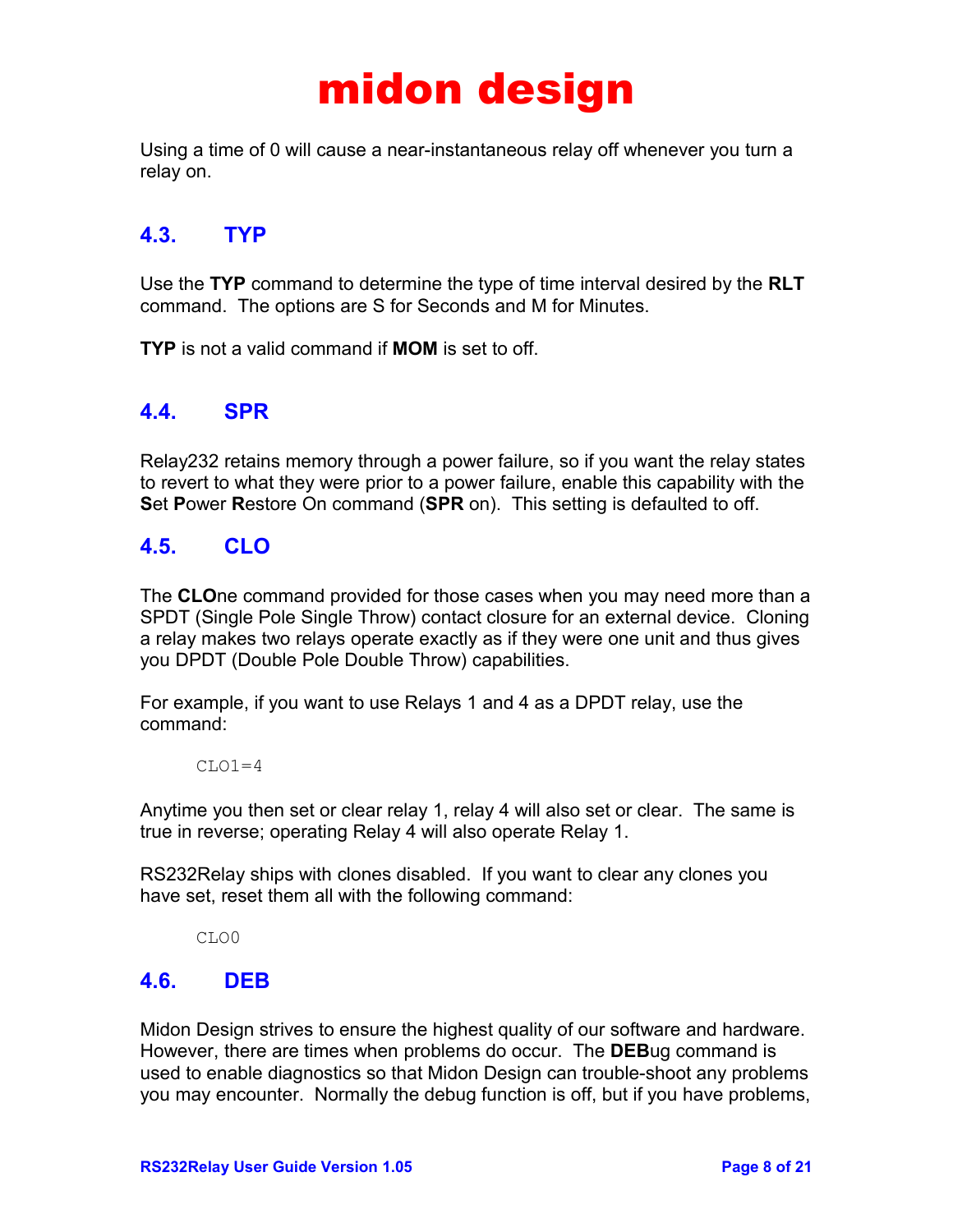set debug on and send us any outputs from RS232Relay. This will speed up assisting you. **DEB** parameters are On or Off.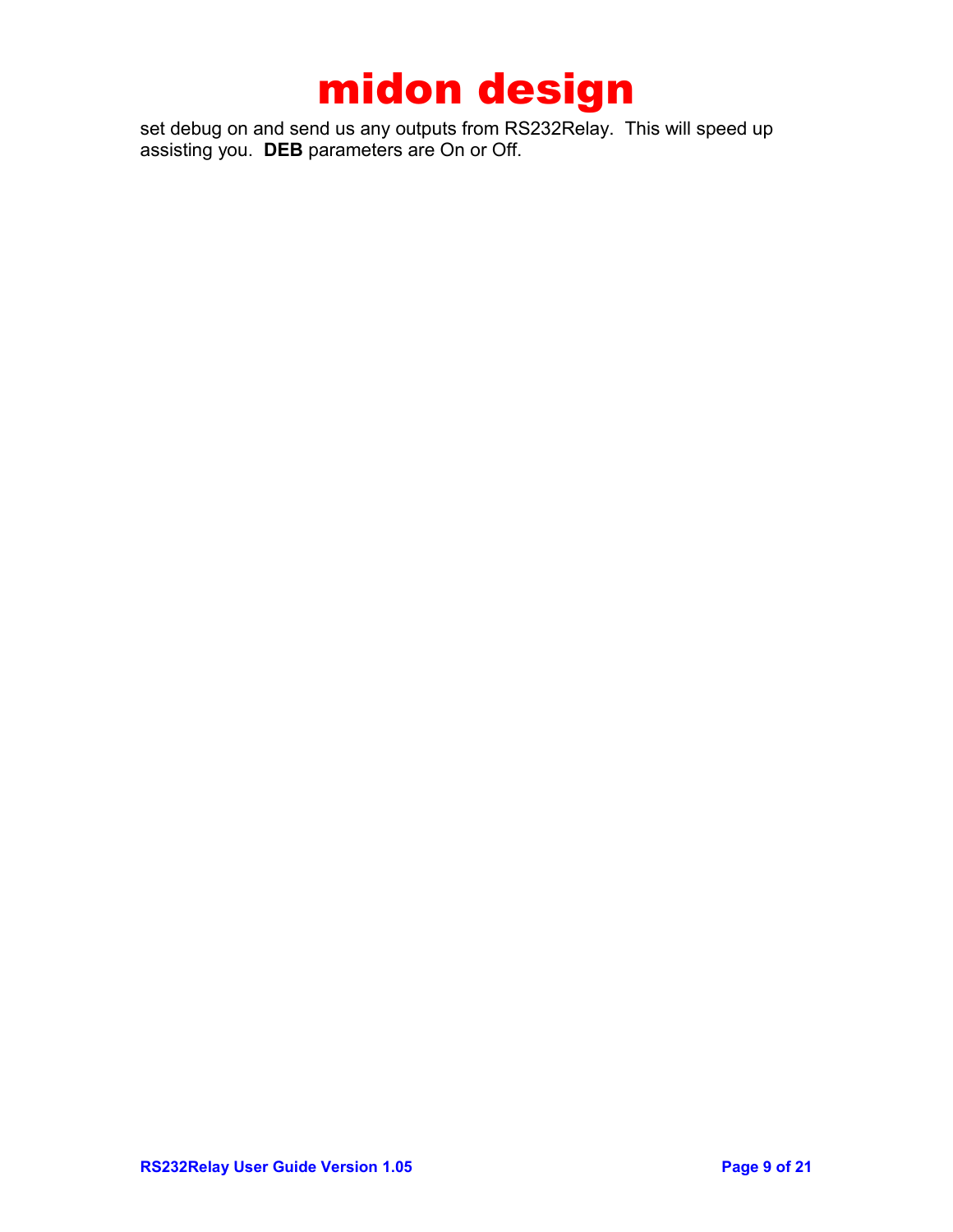### **5. Using RS232Relay**

Other useful commands are available to interact with RS232Relay.

#### **5.1. RLx**

You control the relays directly from your PC using the **RLx** commands. The syntax is:

```
RLx {on|off}
Where x can be "A", "1", "2", "3" or "4"
```
**RLA** will turn on or off all the relays.

In Momentary mode, you cannot issue further **RLx** commands when a timer sequence is in process. Use the **RTC** command to cancel the relay timer if you need to do additional operations on the relays.

### **5.2. RLS**

The **R**e**l**ay **S**tatus command will display the current relay states.

#### **5.3. PLx**

Use the **PLx** command to pulse any relay for approximately one second. This can be used independently of the relay timer. The syntax is:

PLx

Where x can be "1", "2", "3" or "4"

The **PLx** command will return the selected relay to the state that it was in before the command.

#### **5.4. DIS**

The **DIS** commands displays your system status, including all settings and the current state of the relays.

The output will look something like this with MOM off: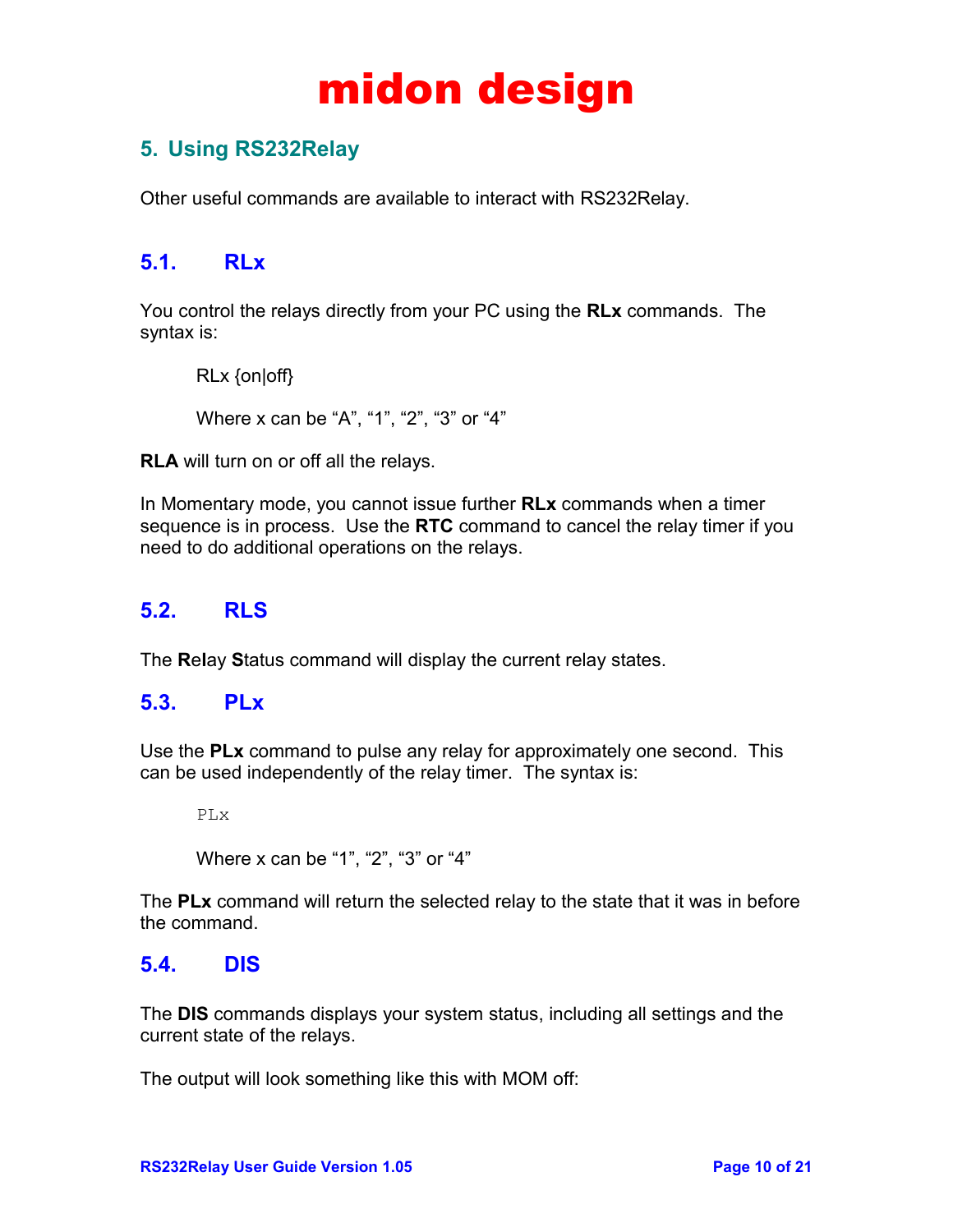```
RS232Relay v1.04 2009-09-01
www.MidonDesign.com 
Serial # 2632C0000001436ECB2D
```

```
Debuq = OffMomentary Relay Action = Off
Relay Powerup Restore = Off
Relay #01= Off
Relay #02= Off
Relay #03= Off
Relay #04= Off
Clones: None Set
```
With momentary mode set to on, the output will look like this:

```
RS232Relay v1.04 2009-09-01
www.MidonDesign.com 
Serial # 2632C0000001436ECB2D 
Debug = OffMomentary Relay Action = On 
Relay Timer = 01 Seconds
Relay Powerup Restore = Off
Relay #01= Off
Relay #02= Off
Relay #03= Off
Relay #04= Off
Clones: None Set
```
### **5.5. RTC**

The **R**elay **T**imer **C**ancel command will stop the timer when Momentary operation is active. This may be useful if you need to change a relay when one has already been set in momentary mode. This command is not valid if Momentary mode is not enabled.

### **5.6. HLP**

The **HLP** command displays a simple list of all available commands, like this:

>hlp CLO DEB DIS HLP MEM MOM PL1 PL2 PL3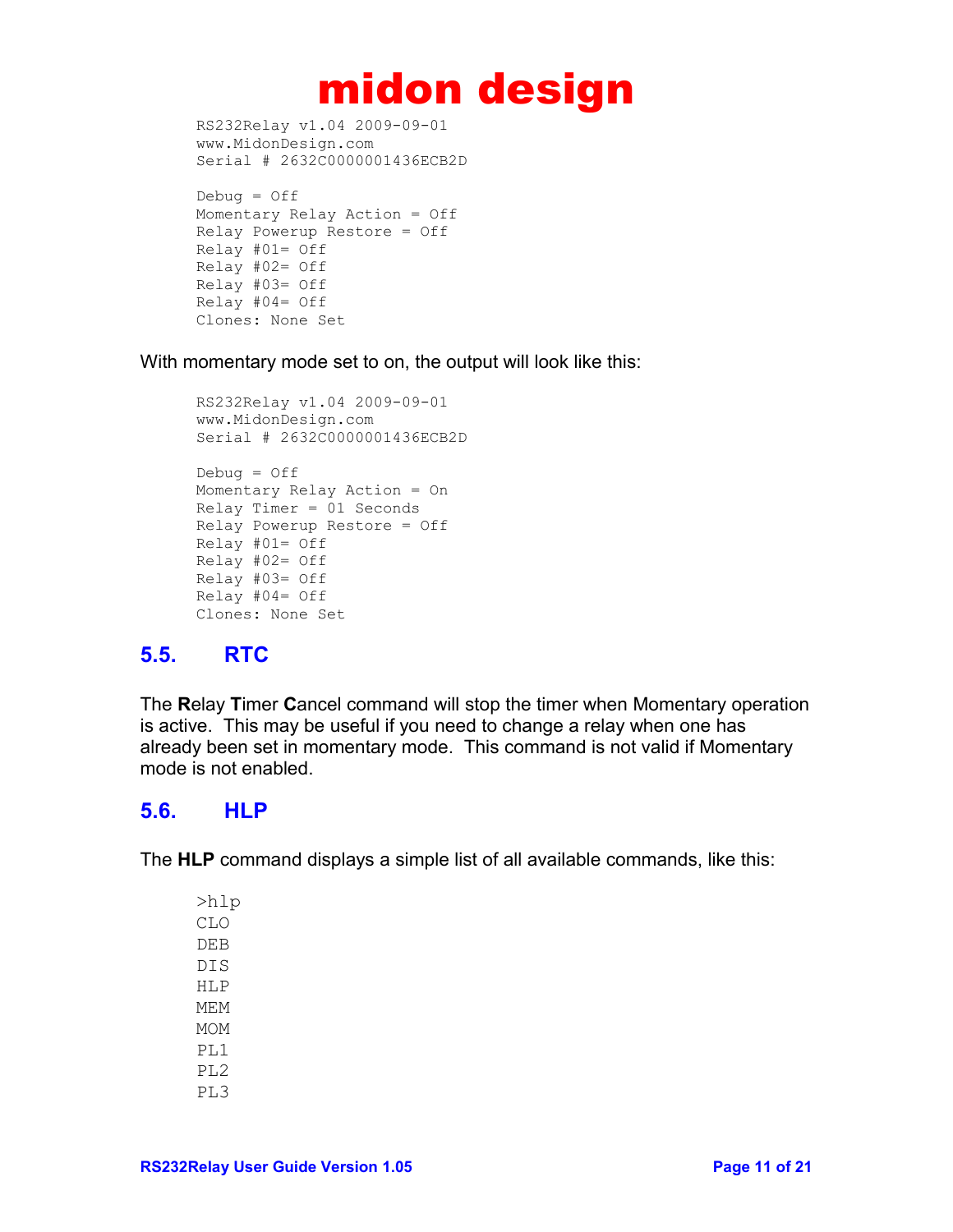$PT<sub>1</sub>4$ RLA  $RT.1$ RL2 RL3 RL4 RLS RLT RTC SER SPR TYP VER ZZZ

#### **5.7. MEM**

The **MEM**ory command is available if you want to inspect any of the memory in the RS232Relay program or data store. It can also be used, under direction of our technicians, to modify data when trouble-shooting. **USE THIS COMMAND WITH GREAT CAUTION.**

#### **5.8. VER**

The **VER**sion command outputs the software version and serial number of RS232Relay. A related command is **SER**, which will display just the serial number.

#### **5.9. ZZZ**

The **ZZZ** command will do a reset of RS232Relay, similar to power cycling the unit but without the need to remove power. You should not normally need to use this command.

#### **5.10. Input Timeout**

To avoid problems with erroneous characters, or noise on the serial input, there is an input timeout for any commands. If more than 10 seconds elapse without a valid input after a command has been started, the operation will abort with the following error message:

? Input Timeout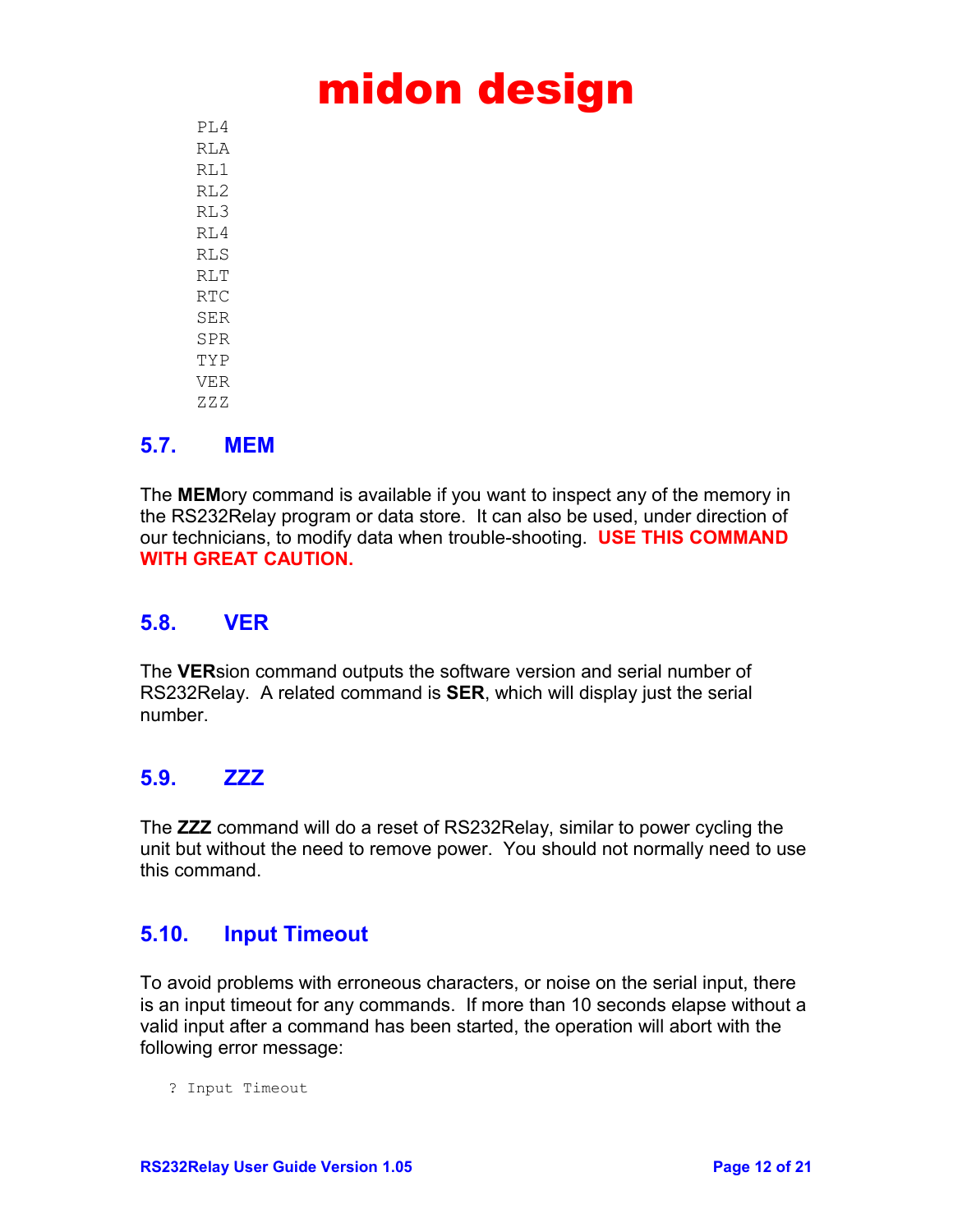### **6. RS232Relay Command Summary**

#### **Table 2 RS232Relay Command List**

| <b>Command</b> | <b>Description</b>                                                                            | <b>Syntax</b>                                                                                 |  |
|----------------|-----------------------------------------------------------------------------------------------|-----------------------------------------------------------------------------------------------|--|
| <b>CLO</b>     | Clone a relay to another                                                                      | $CLOx=y$<br>Where $x = 1$ to 4, $y = 1$ to 4 and<br>the equal sign is provided by the<br>unit |  |
| <b>DEB</b>     | Enable or disable debug outputs. Use<br>only when directed to by Midon Design                 | DEB <on off></on off>                                                                         |  |
| <b>DIS</b>     | Display all settings of RS232Relay                                                            | <b>DIS</b>                                                                                    |  |
| <b>HLP</b>     | Display a list of available commands                                                          | <b>HLP</b>                                                                                    |  |
| <b>MEM</b>     | Display and change specific memory<br>locations. Use only when directed to by<br>Midon Design | MEM <start location=""><cr></cr></start>                                                      |  |
| <b>MOM</b>     | Set or disable Momentary relay function                                                       | MOM <on off></on off>                                                                         |  |
| <b>PLx</b>     | Pulses any relay or all relays from<br>current state to the opposite state                    | PLx<br>Where $x = 1$ to 4                                                                     |  |
| <b>RLT</b>     | Set the timer duration for the relay wait<br>period                                           | <b>RLT</b> xx<br>Where $x = 00$ to 99 minutes (or<br>seconds) of wait period                  |  |
| <b>RLx</b>     | Actuate a specific relay                                                                      | RLx <on off><br/>Where <math>x = 1</math> to 4 or A for All</on off>                          |  |
| <b>RLS</b>     | Display the Relay states                                                                      | <b>RLS</b>                                                                                    |  |
| <b>RTC</b>     | Relay Timer Cancel - stop the timer<br>when in momentary mode                                 | <b>RTC</b>                                                                                    |  |
| <b>SER</b>     | Display the serial number                                                                     | <b>SER</b>                                                                                    |  |
| <b>SPR</b>     | Enable or disable power on restore of<br>relay states                                         | SPR <on off></on off>                                                                         |  |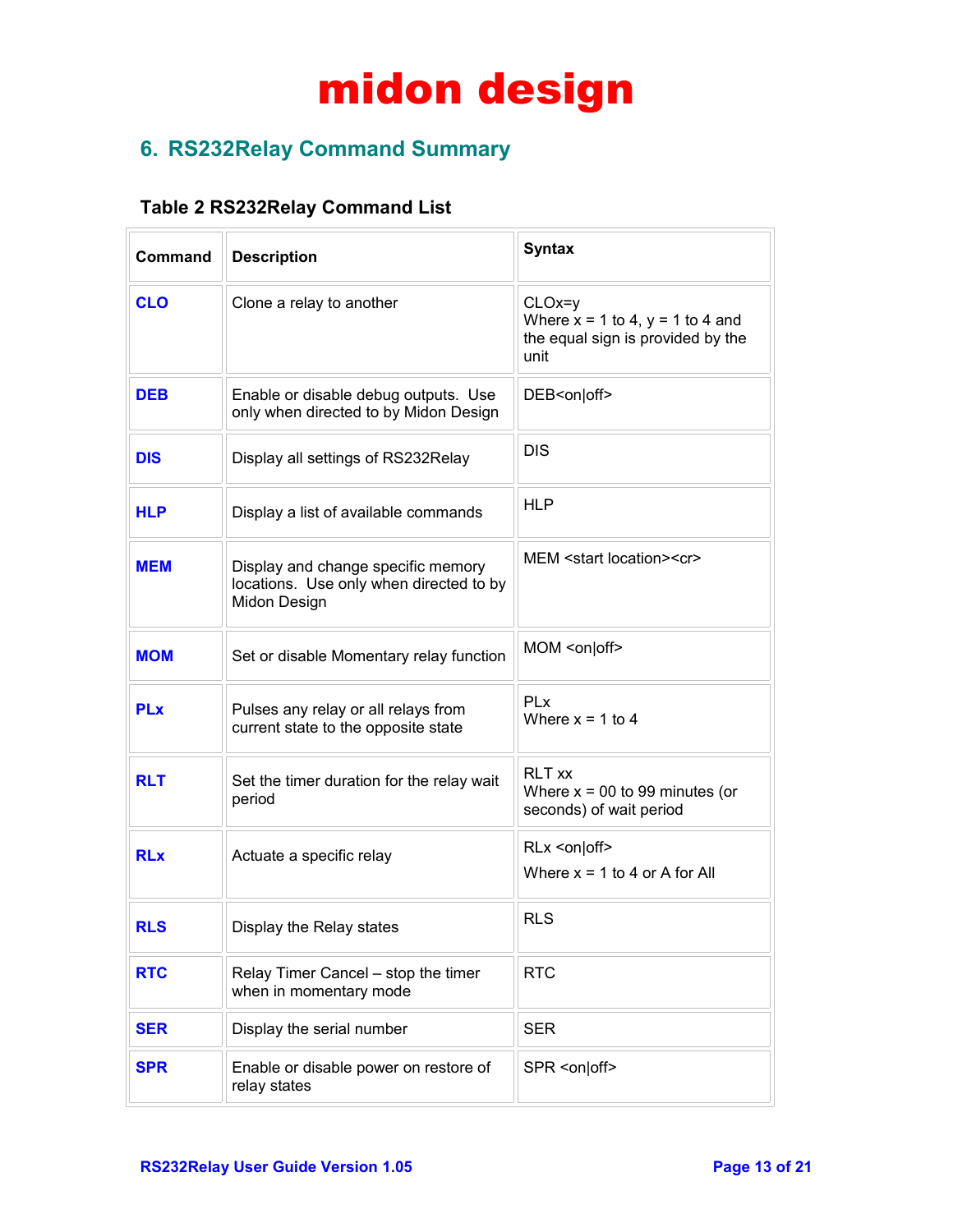| Command    | <b>Description</b>                                          | <b>Syntax</b>                                            |
|------------|-------------------------------------------------------------|----------------------------------------------------------|
| <b>TYP</b> | Set the type of time interval desired by<br>the relay timer | $TYP < S$  M><br>Where $S =$ Seconds or $M =$<br>Minutes |
| <b>VER</b> | Displays the current version of the<br>software loaded      | <b>VER</b>                                               |
| ZZZ        | Resets RS232Relay                                           | 777                                                      |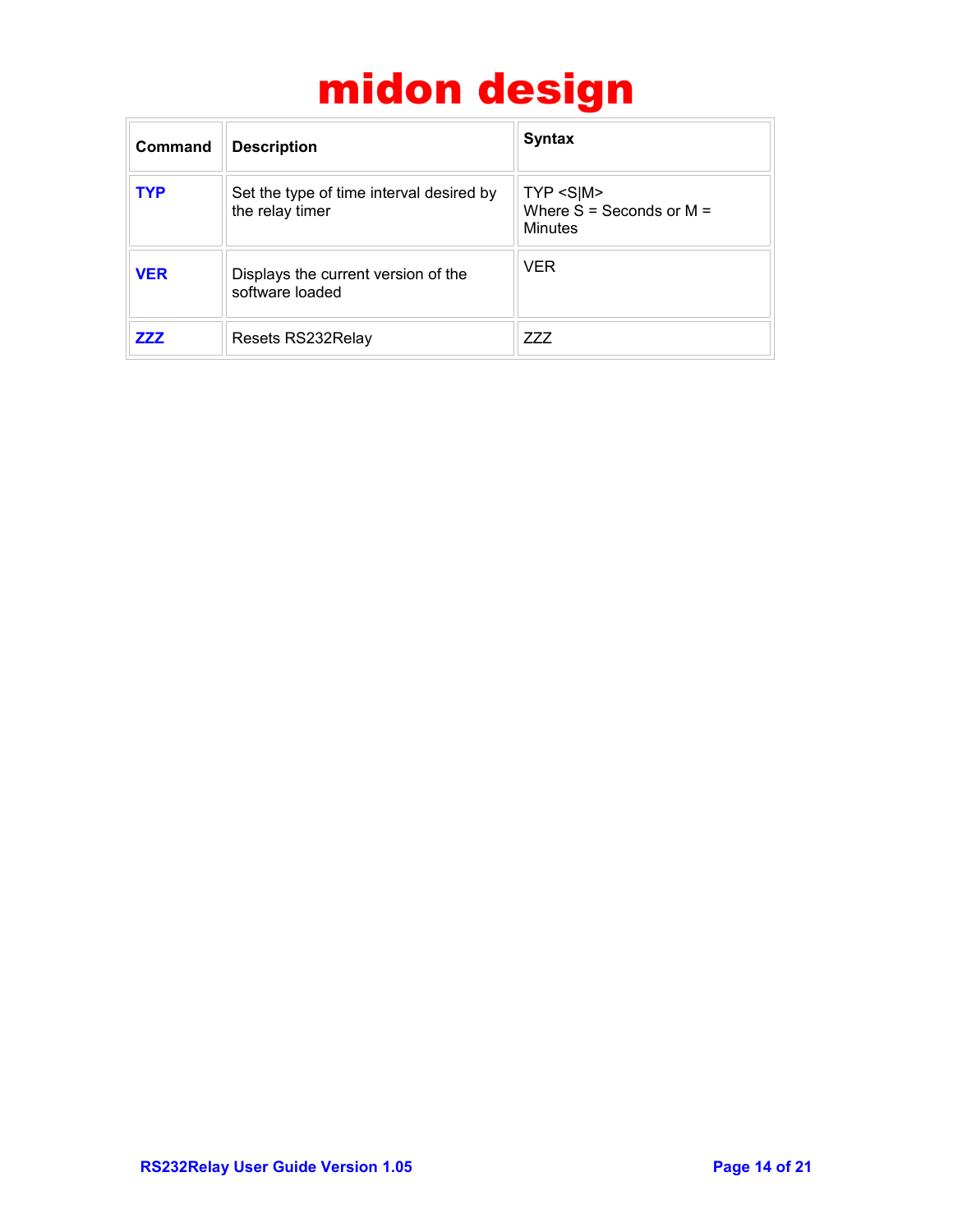### **7. Software Change History**

#### **Table 3 RS232Relay Software History**

| Version   Date | <b>Major Changes from Previous Loads</b>            |
|----------------|-----------------------------------------------------|
| 1.04           | 2009/09/01   • Final production version of software |

#### **7.1. Upgrading RS232Relay Software**

Midon Design strives to continue to add value to the RS232Relay product and, as a result, we may release new features to the RS232Relay software from time to time. Upgrading RS232Relay is easy. Software updates can be ordered from our web pages. Upon receipt of your new chip containing the upgraded software, return the original chip to Midon Design and cite the order number. If we receive the device back within 30 days of the upgrade order, we will credit your PayPal account with half the price of the upgrade, less shipping costs. Alternatively, you can apply that credit towards a future purchase from Midon Design.

#### **7.2. Upgrade Instructions**

- 1. **Remove power from RS232Relay!**
- 2. Make sure that you are grounded, or adequately static free.
- 3. Using a small screw-driver, or similar tool, gently remove U3, the 68HC908KX8 micro-controller, by inserting the screw-driver between the micro-controller and the DIP socket that it is inserted to. The location of U3 is shown in Figure 3.
- 4. Insert the new micro-controller into the socket. Care should be taken to observe the correct polarity. The end of the micro-controller with a small notch, or a dot in the left corner, should be positioned to be close to resistor R1 as per Figure 3.
- 5. Make sure that all micro-controller pins are seated in the socket. Check for any pins that may have bent inwards.
- 6. Restore power to RS232Relay.
- 7. Enjoy your new features.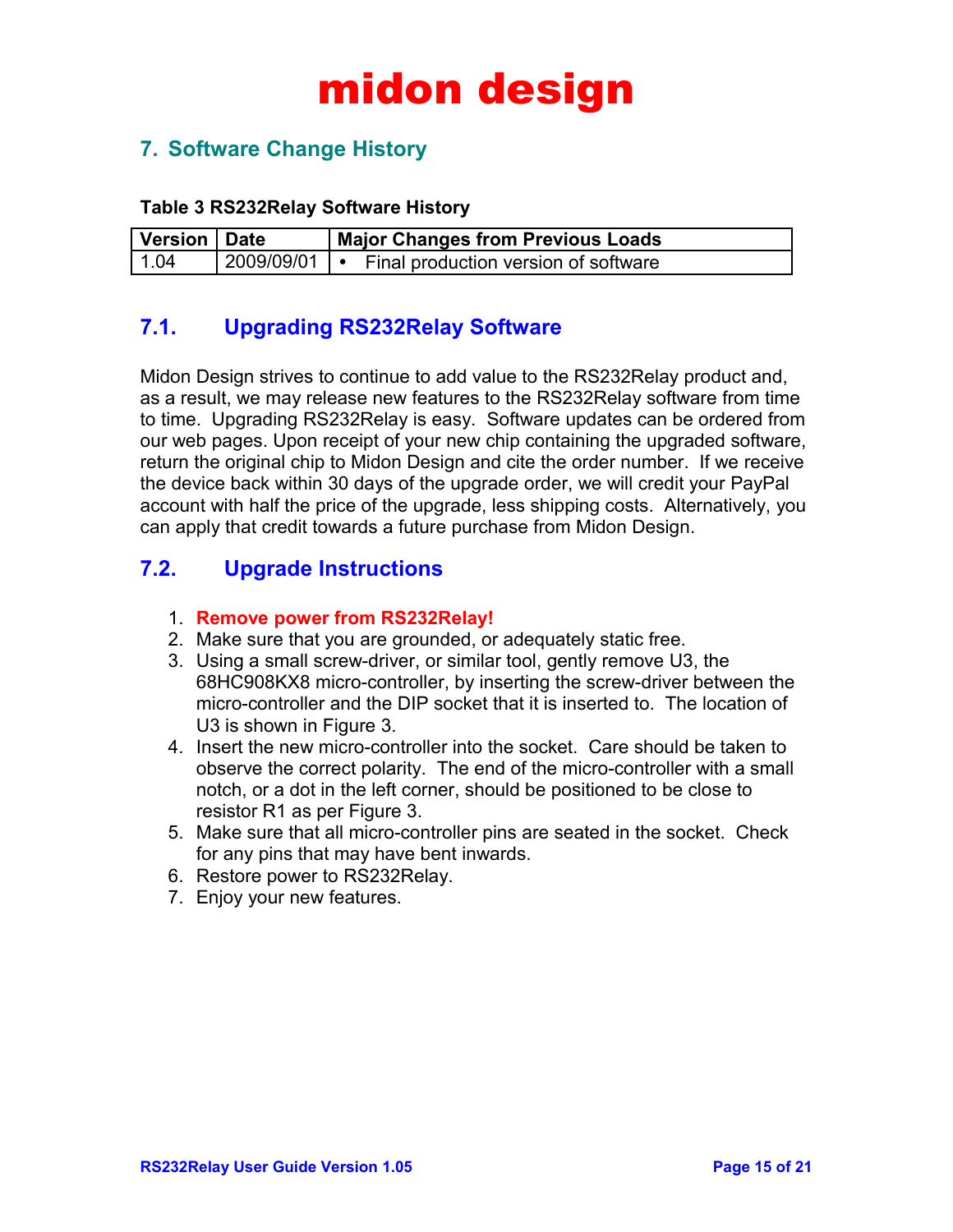The following figure shows the location for installing the new processor, U3.



**Figure 4 RS232Relay Top View**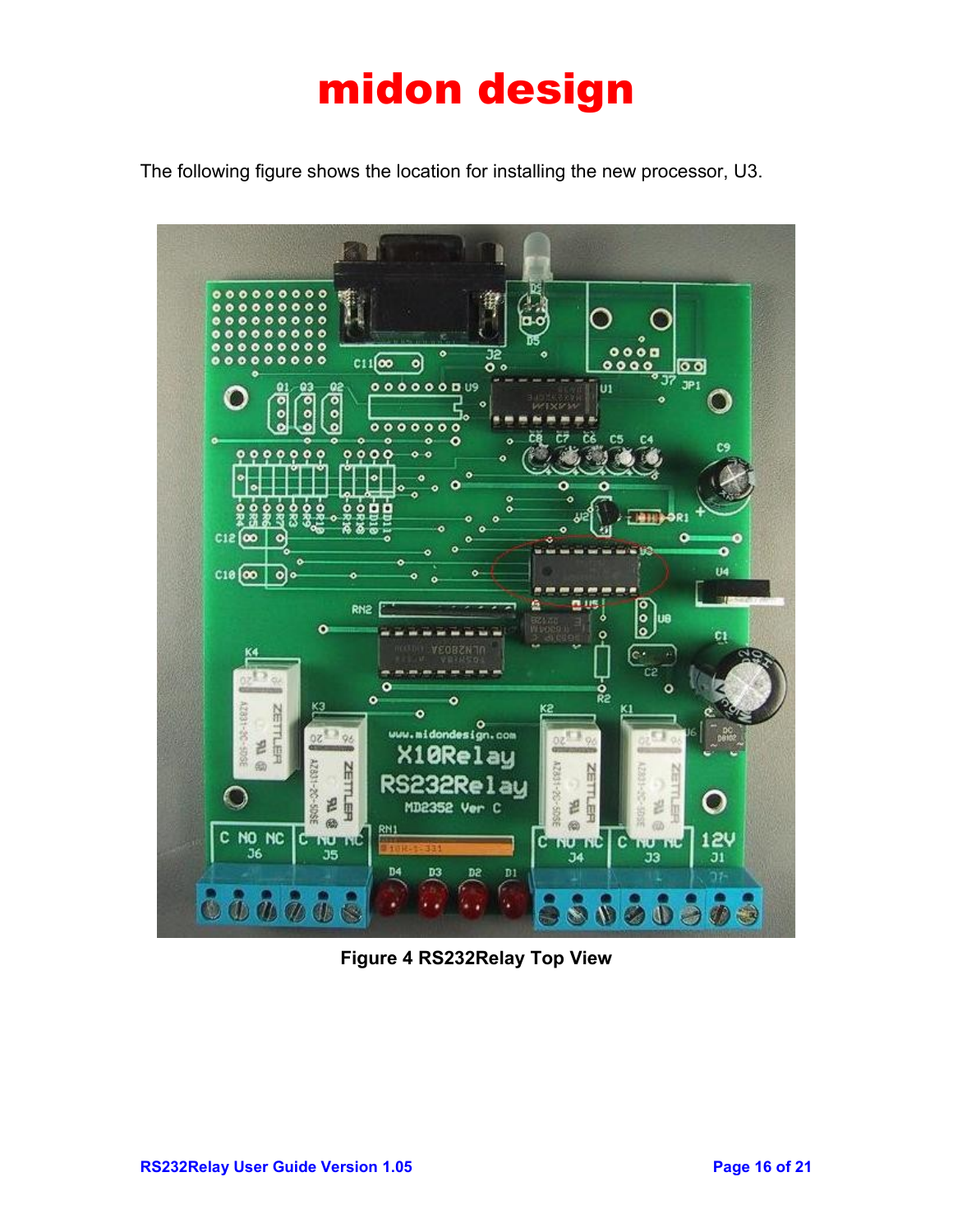### **8. Trouble-Shooting Problems with RS232Relay**

The most common problems associated with using RS232Relay are listed in the following table. If these instructions do not result in better results with your RS232Relay, please feel free to contact Midon Design at [support@midondesign.com.](mailto:support@midondesign.com) We would be more than happy to assist you.

| <b>Problem</b>                                 | <b>Possible Causes</b>                                                                                                                                                                                                                                                                                                                                                        |
|------------------------------------------------|-------------------------------------------------------------------------------------------------------------------------------------------------------------------------------------------------------------------------------------------------------------------------------------------------------------------------------------------------------------------------------|
| I cannot display RS232Relay output on<br>my PC | Ensure that you are connected with the<br>proper settings (9600 bps, no parity) and<br>that you are using a straight-through, not<br>a null-modem, serial cable                                                                                                                                                                                                               |
| I cannot see what I type on Hyperterm          | This is normal for Hyperterm versions<br>that come pre-packaged with some<br>versions of Windows. Upgrade to a<br>commercial version of Hyperterm or use<br>different terminal emulator software.<br>Some versions will allow you to set the<br>"echo local characters" functionality.<br>Review your software's help instructions<br>to determine if it has that capability. |
| Relays turn off (or on) by themselves          | You have enabled Momentary mode. If<br>this is not desired, disable Momentary<br>mode with the MOM Off command.                                                                                                                                                                                                                                                               |

#### **Table 4 Common RS232Relay Problems and Resolutions**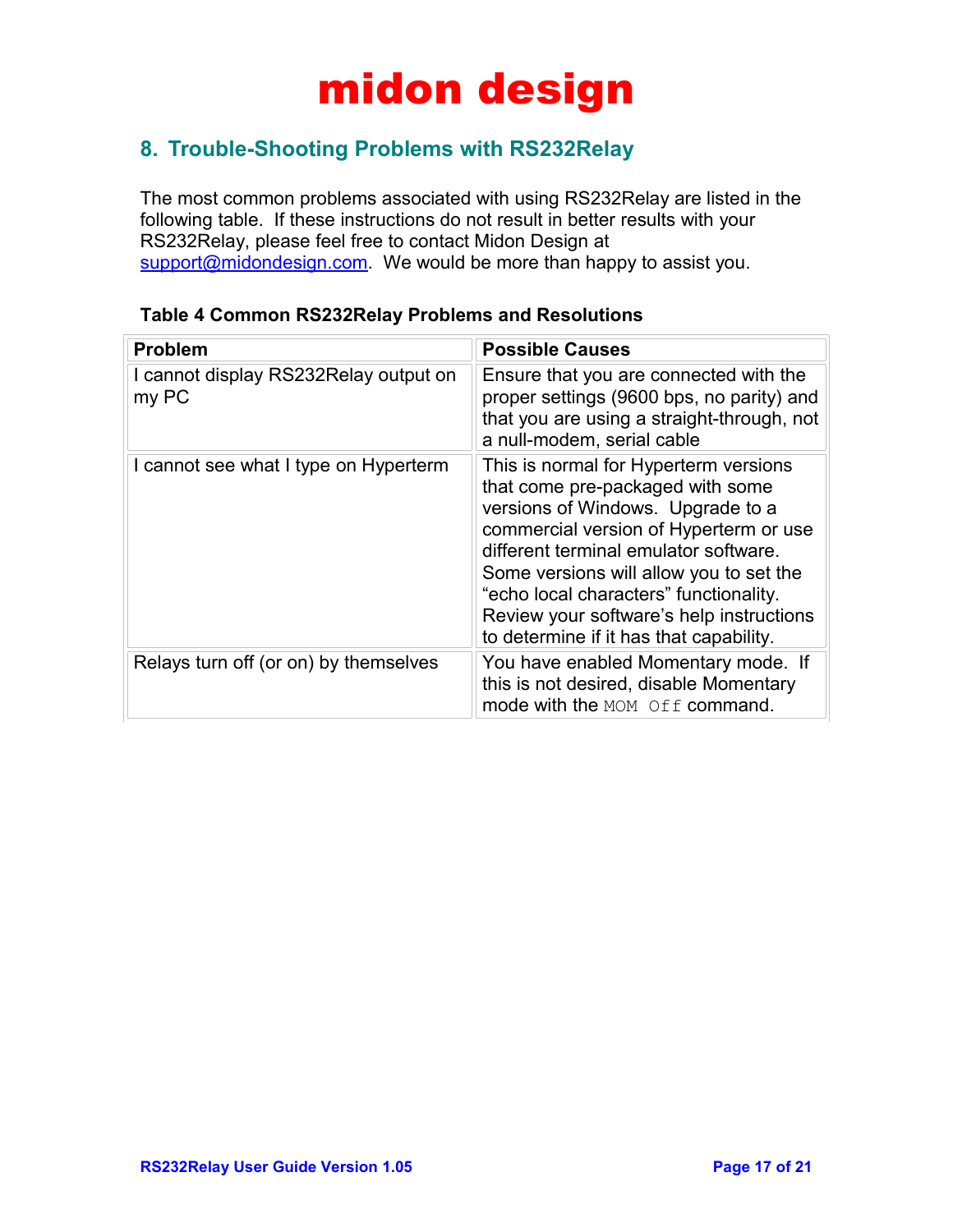### **9. Error Messages**

#### **Table 5 RS232Relay Error Messages**

| <b>Message</b>                 | <b>Description</b>                                                                                                                                                                             |
|--------------------------------|------------------------------------------------------------------------------------------------------------------------------------------------------------------------------------------------|
| ? Entry error                  | You have made a syntax error in entering a command<br>or a parameter                                                                                                                           |
| ? Input Timeout                | A parameter was not received within 10 seconds of<br>starting a command                                                                                                                        |
| ? Wait until timer expired     | You are in Momentary mode and tried to change a<br>relay before the timer expired. Use the RTC command<br>to cancel the timer and try again, or wait for the timer<br>to expire.               |
| ? Command not valid            | You are trying to use a relay timer command while<br>MOM is off. Enable MOM.                                                                                                                   |
| Momentary Relay Action = $Off$ |                                                                                                                                                                                                |
| ? EEPROM Error                 | An error occurred while trying to write to the EEPROM<br>on board. Try your command again. If this error<br>persists, it may indicate a faulty EEPROM. Contact<br>Midon Design if this occurs. |

#### **Table 6 Reset Type Messages**

| <b>Reset Type</b><br>(hex) | <b>Cause of Reset</b>                                                                                                        |
|----------------------------|------------------------------------------------------------------------------------------------------------------------------|
| 02                         | Low voltage – the power supply fell below spec                                                                               |
| 04                         | Monitor Mode reset entry – should never be seen                                                                              |
| 08                         | Illegal Address – something in the software caused access to an illegal<br>address. Contact Midon Design                     |
| 10                         | Illegal Op Code reset – something in the code happened. If this was not the<br>result of a ZZZ command, contact Midon Design |
| 20                         | Watchdog timeout. The software was busied out with something. If this<br>occurs too frequently, contact Midon Design         |
| 40                         | User reset - you issued a ZZZ command                                                                                        |
| 80                         | Power on reset $-$ a normal entry                                                                                            |

Binary combinations of the types above are possible and normal. For example, a power up reset will usually result in a type 82 message (Power on reset plus low voltage reset) and a ZZZ reset will result in a type 50 message.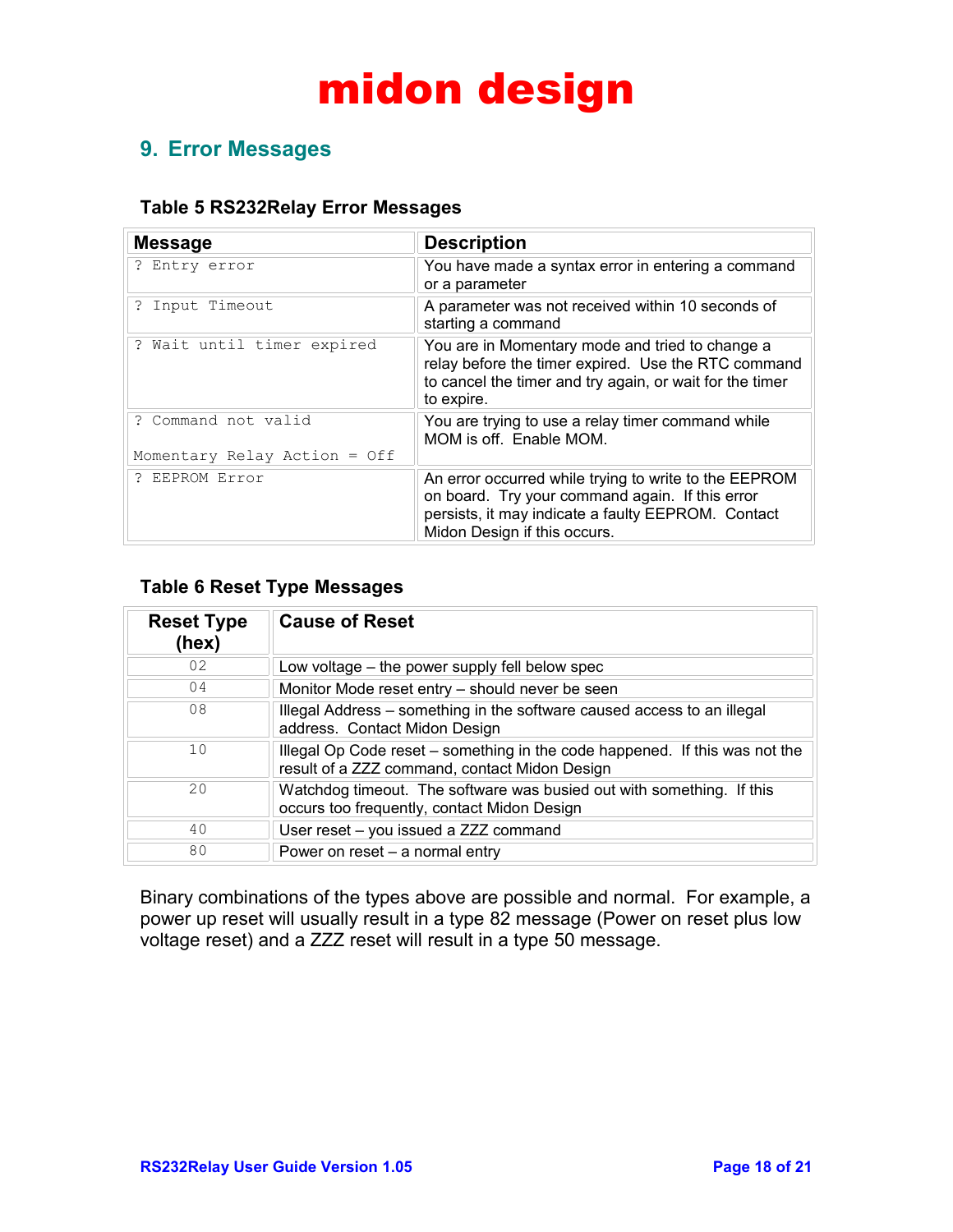### **10. RS232Relay Schematic**



**Figure 5 RS232Relay Schematic**

| Quantity | <b>Designation</b> | <b>Description</b>         | <b>Midon Part Number</b> |
|----------|--------------------|----------------------------|--------------------------|
|          | C1                 | 1000uFd capacitor          | <b>MES1002</b>           |
|          | C <sub>2</sub>     | 10nFd capacitor            | <b>MES0111</b>           |
| 5        | $C4-8$             | 10uFd capacitor            | <b>MES0121</b>           |
|          | C <sub>9</sub>     | 100uFd capacitor           | <b>MES0124</b>           |
| 4        | $D1-4$             | <b>Red LED</b>             | <b>MES0201</b>           |
|          | D <sub>9</sub>     | <b>Bi-Polar LED</b>        | <b>MES1062</b>           |
|          | J1                 | 2 Terminal Screw Connector | <b>MES1089</b>           |
|          | J <sub>2</sub>     | DB-9 RS232 connector       | <b>MES1088</b>           |
| 4        | $J3-6$             | 3 Terminal Screw Connector | <b>MES1090</b>           |
|          | JP <sub>1</sub>    | Jumper Header              | <b>MES1100</b>           |
| 4        | $K1-4$             | <b>Relay SPDT</b>          | <b>MES1291</b>           |
|          | R <sub>1</sub>     | 1.5K Ohm 1/4 Watt resistor | <b>MES0062</b>           |
|          | RN <sub>1</sub>    | 330 SIP Resistor           | <b>MES1295</b>           |
|          | RN <sub>2</sub>    | 10K SIP Resistor           | <b>MES1103</b>           |

#### **Table 7 Bill of Material**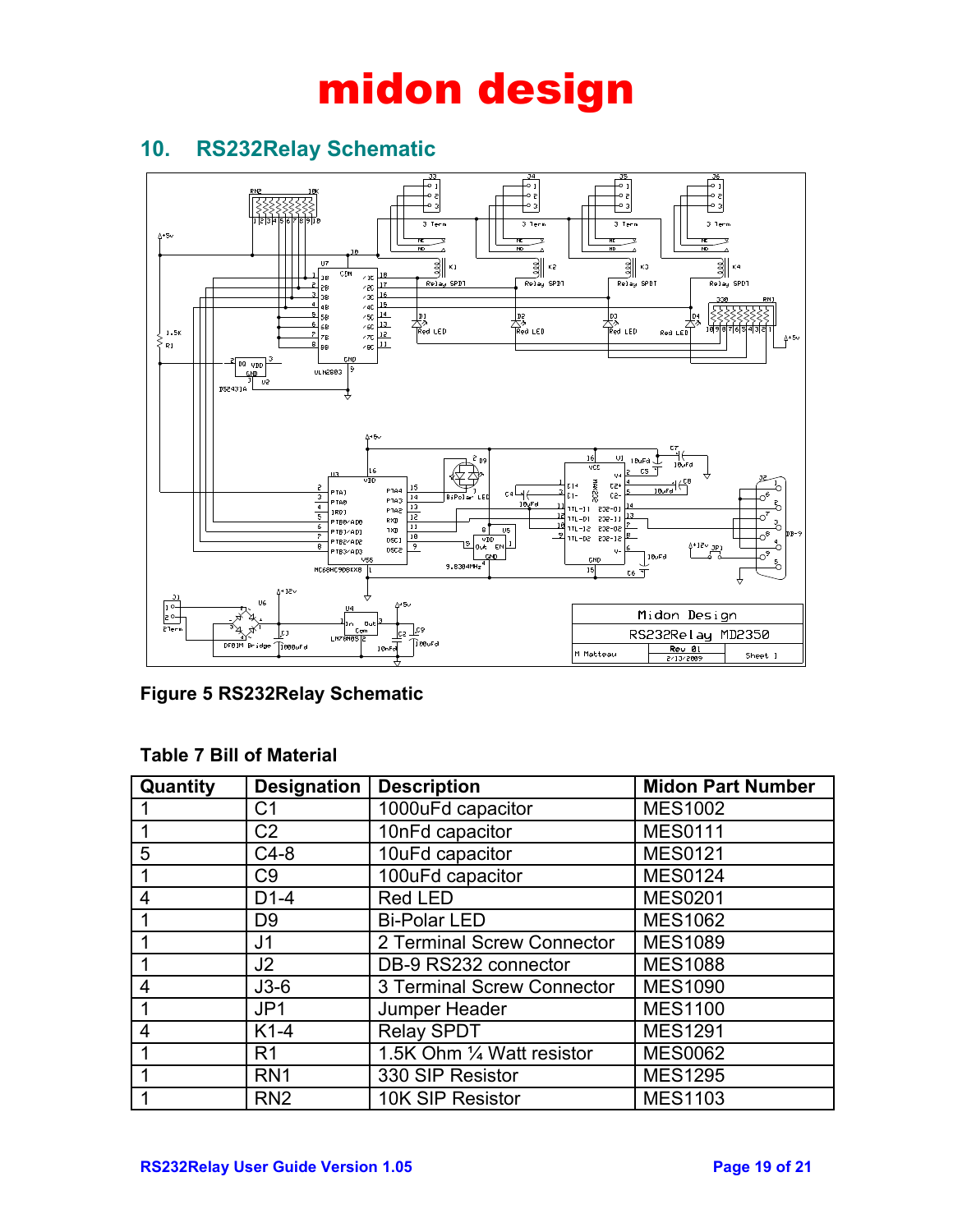| U1             | <b>MAX232 Serial converter</b>    | <b>MES1051</b> |
|----------------|-----------------------------------|----------------|
| U2             | DS2431A 1-Wire EEPROM             | <b>MES1342</b> |
| U <sub>3</sub> | MC68HC908KX8                      | MD2353         |
|                | <b>Programmed Microcontroller</b> |                |
| U4             | LM78M05 Voltage Regulator         | <b>MES1274</b> |
| U5             | 9.8304MHz Oscillator              | <b>MES1272</b> |
| U6             | DF01M Full-Wave Bridge            | <b>MES1087</b> |
| U7             | <b>ULN2803 Relay Driver</b>       | <b>MES1289</b> |